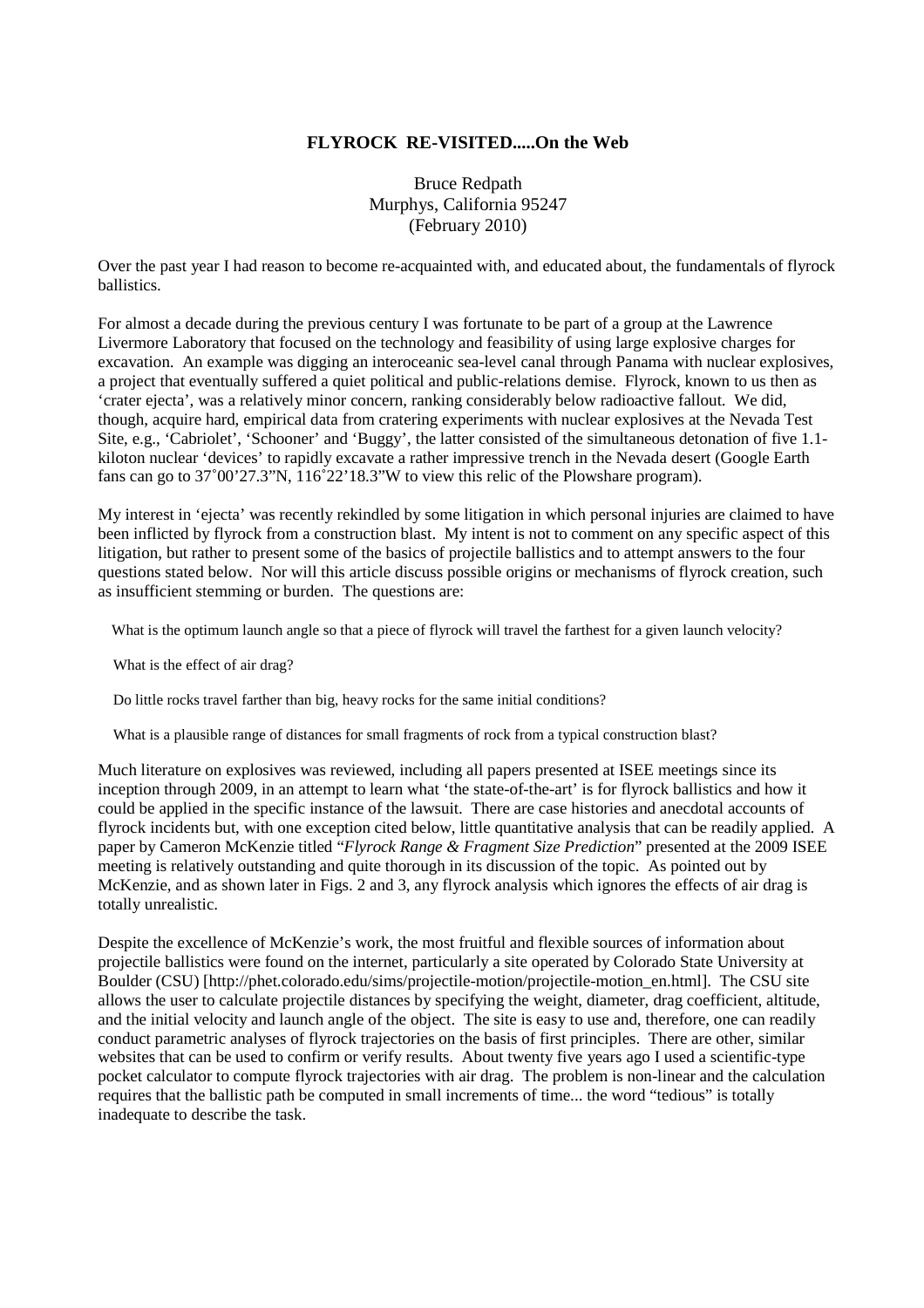To answer the first question, a series of calculations based on two plausible (but probably low) values of drag coefficient (C<sub>d</sub>) and three values of launch velocity for a small piece of flyrock demonstrate that the launch angle for maximum distance depends on the launch velocity. This outcome is illustrated by the results plotted in Fig. 1, which show that the optimum launch angle for a small stone varies from about  $25^{\circ}$  at 1000 ft/sec to approximately 40º at 100 ft/sec. Some of us may vaguely recall from high-school physics that for any given velocity the maximum projectile range will be achieved at a launch angle of 45˚, but this only applies in a vacuum. Further, Fig. 1 also shows that for any given launch velocity the maximum distance does not vary by more than 10% over a fairly wide range of angles.

The influence of air drag is significant, and a reasonable value for the drag coefficient must be selected for the projectile under consideration. The drag coefficient **C<sup>d</sup>** is defined by the following relation:

## $\mathbf{F}_{\mathbf{d}} = \frac{1}{2}(\mathbf{C}_{\mathbf{d}}\mathbf{V}^2\mathbf{\rho}\mathbf{A})$

Where  $\mathbf{F}_d$  is the drag force, **V** is the projectile velocity,  $\rho$  is the air density (primarily a function of altitude), and **A** is the cross-sectional area. Note that the drag force varies as the square of the velocity. Drag coefficients can be measured in a wind tunnel, but an exact value need not be known because calculations can easily be performed for a range of plausible values. A general discussion of drag coefficient and some typical values associated with common shapes can be found on Wikipedia. The CSU site allows calculations to be done with either user-defined properties or with pre-set values for ordinary items such as a baseball  $(C_d = 0.4)$ or a piano ( $C_d$  = 1.2). Other representative values of  $C_d$  are 0.8 to 1.05 for a cube (depending on its orientation), 0.4 for a rough sphere, 0.24 for a golf ball and 1.28 for a flat plate perpendicular to the stream flow. The drag coefficient for a given object can vary with the speed of the airflow, but appears to vary little for subsonic velocities. I believe that a credible, but probably conservative, value of **Cd** for a rough, irregular shard or piece of flyrock is in the range of 0.6 to 0.8., i.e., the same values that were assumed in constructing the curves in Fig. 1.

The influence of the weight and drag coefficient of a projectile on its range is illustrated in Fig. 2. In this figure it is assumed that a projectile is launched at an angle of 35˚ with an initial velocity of 200 ft/sec, a value that is at least twice that of typical burden velocities. The curves in Fig. 2 represent the distance traveled by roughly-spherical, granitic rocks (2.7 gm/cm<sup>3</sup>) with  $C_d$ 's of 0.6 and 0.8. Also shown are the maximum ranges for particular items ranging from a Ping Pong ball to a bowling ball. The item designated "Average E-stones" is representative of the samples of alleged flyrock in the referenced litigation. At the top of Fig. 2 is the range of all objects in a vacuum. Clearly, the heavier the object, the farther it is capable of traveling through the air; when an object weighs several thousand pounds, air drag is not much of a factor. The figure also explains why flyrock can be large and lethal at considerable distances from a blast, but smaller pieces cannot travel very far simply because of air resistance. Figure 2 also illustrates why you can throw a golf ball a lot farther than a Ping Pong ball, i.e., the density of the object is also important... all other things being equal, objects with higher densities travel farther. Wes Bender has succinctly described the influence of weight as follows: "*Take three nearly identical pieces of rock approximately the size of a baseball. Leave one intact. Crush one to gravel size. Grind the third to sand. Throw each as far as you possibly can and compare the results."*

Finally, the effects of launch velocity and drag coefficient on the maximum distance are shown in Fig. 3, which answers the question of what is a plausible range of distances for small pieces of flyrock. The values of weight ( $\sim$  1 oz) and approximate diameter ( $\sim$  1 in) for the 'stones' in Fig. 3 are close to the average of the measured properties of the pieces of alleged flyrock in the referenced incident. Calculations of flyrock distances in Fig. 3 did account for the variation of optimum launch angle with launch velocity illustrated in Fig. 1. It is evident that a representative or typical value of burden velocity for a construction blast, say 50 to 100 ft/sec, would imply a maximum distance of less than 200 ft for such small stones. Further, even if the launch velocity of these stones implausibly approached the speed of sound, the upper limit is still less than 700 ft and, for a more realistic  $C_d$  of 0.8, only slightly greater than 500 ft. As can be seen once again in Fig. 3, neglecting air drag in any calculation of flyrock distance will result in a gross overestimate.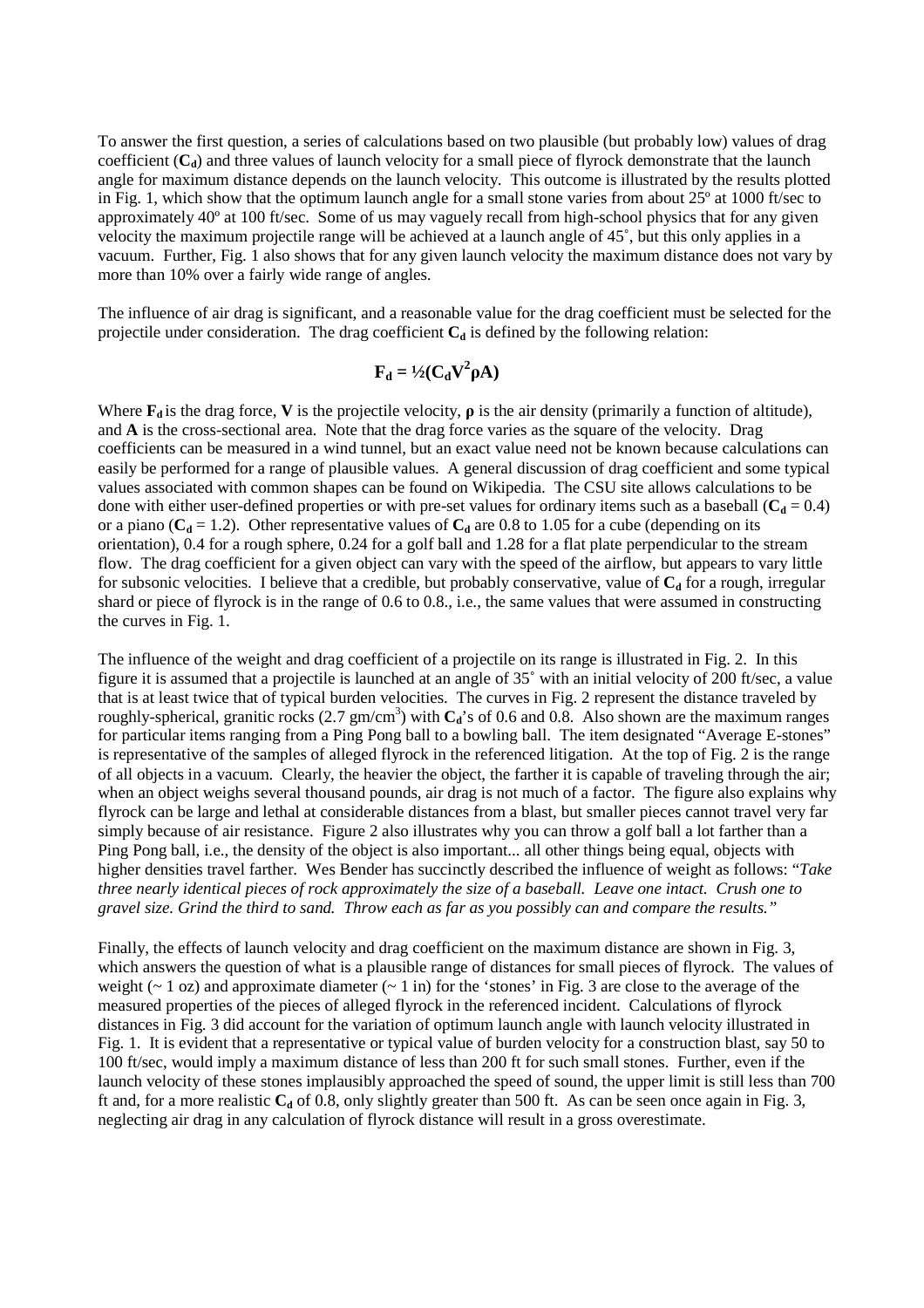The reader is encouraged to experiment with the CSU site.... if nothing else, you can find out how far you can hurl a piano.

I gratefully acknowledge the helpful and insightful comments on the draft of this article provided by Cameron McKenzie of Blastechnology in Australia.



**Fig. 1 Maximum Distance vs. Launch Angle and Velocity for**  $C_d = 0.6$  **&**  $C_d = 0.8$ for a

Rough, stone fragment with an approx. weight of 1 oz and average cross-section of 1 inch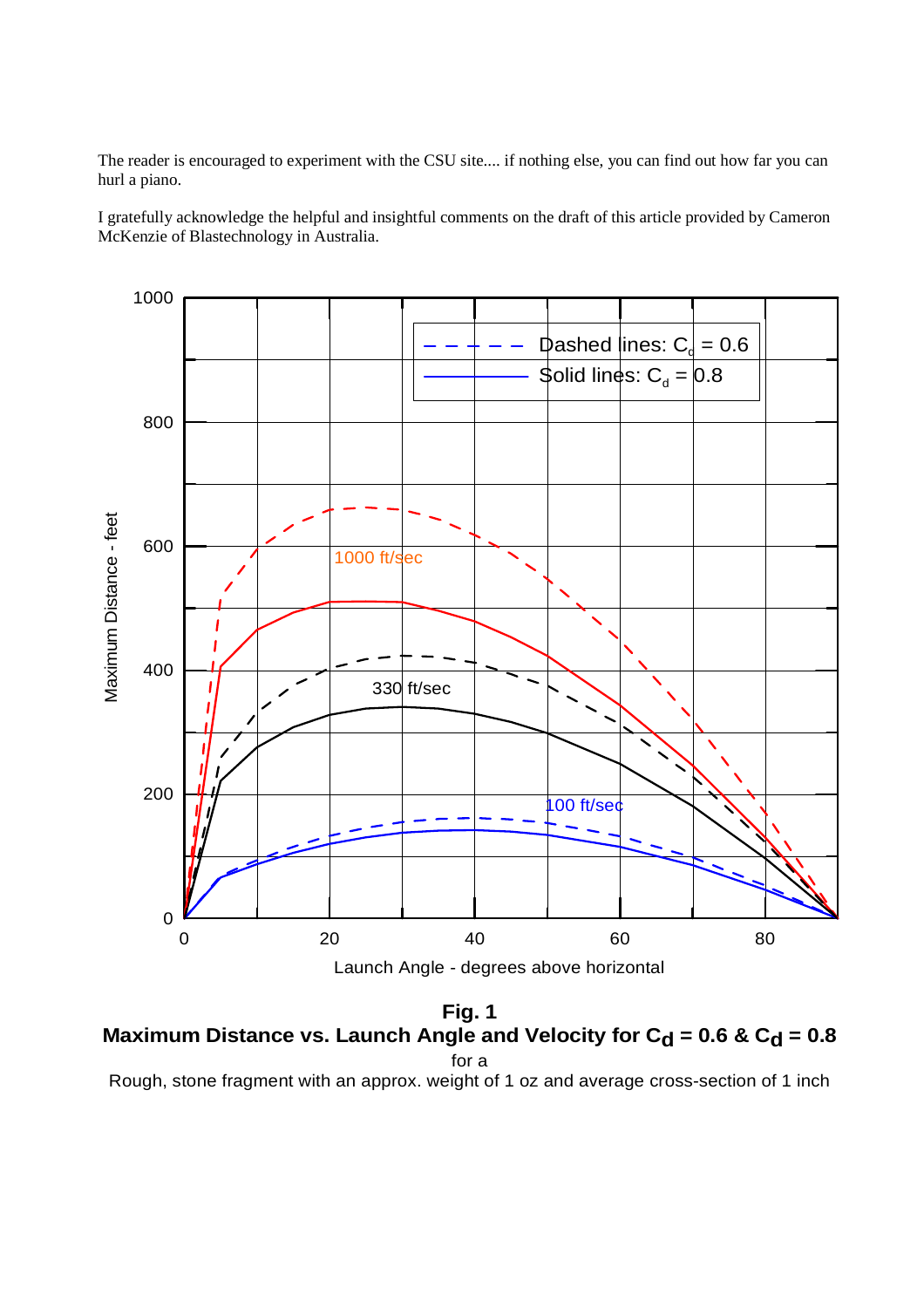